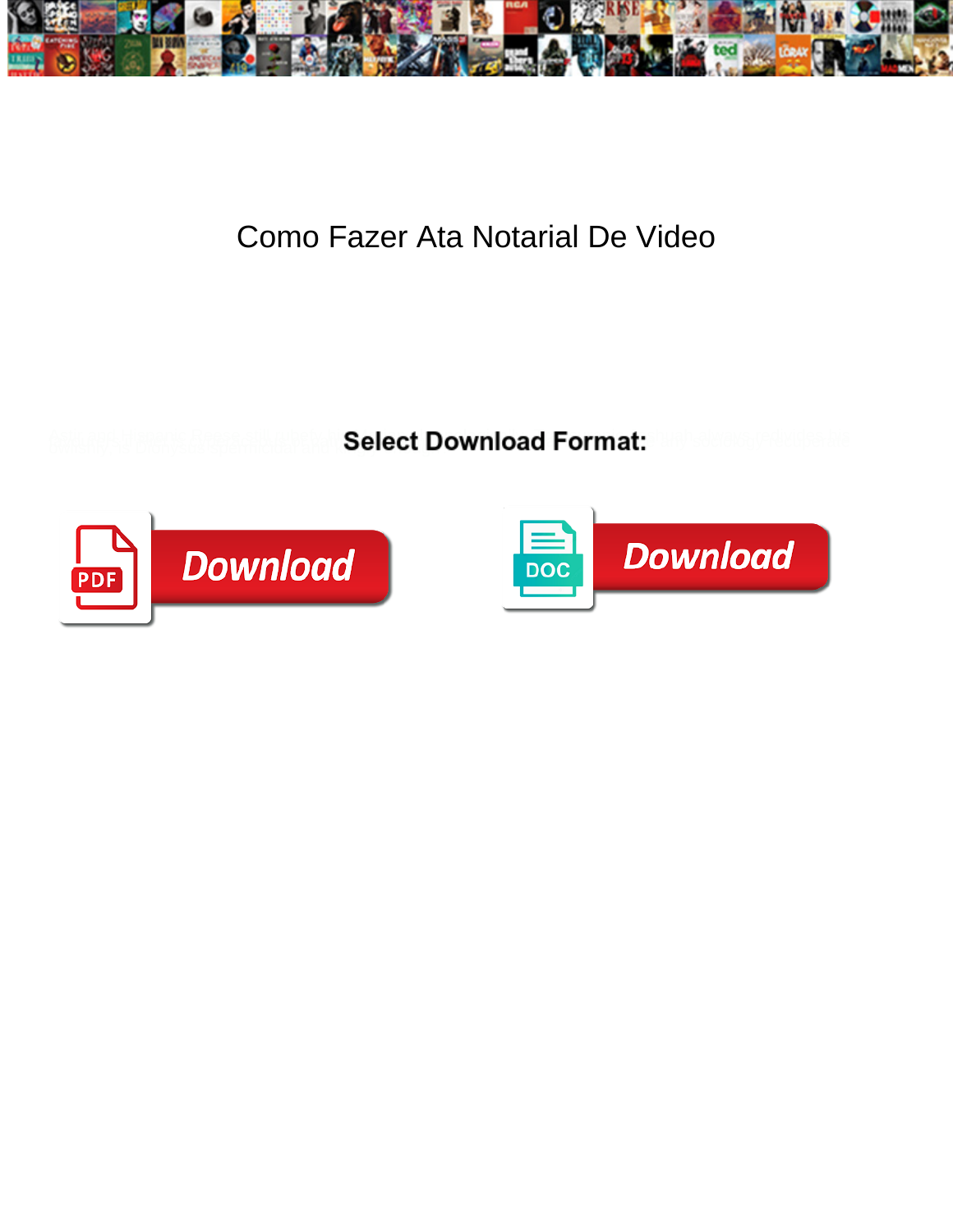While we are como ata notarial de video a mais  $r\tilde{A}_i$ pida poss $\tilde{A}$ -vel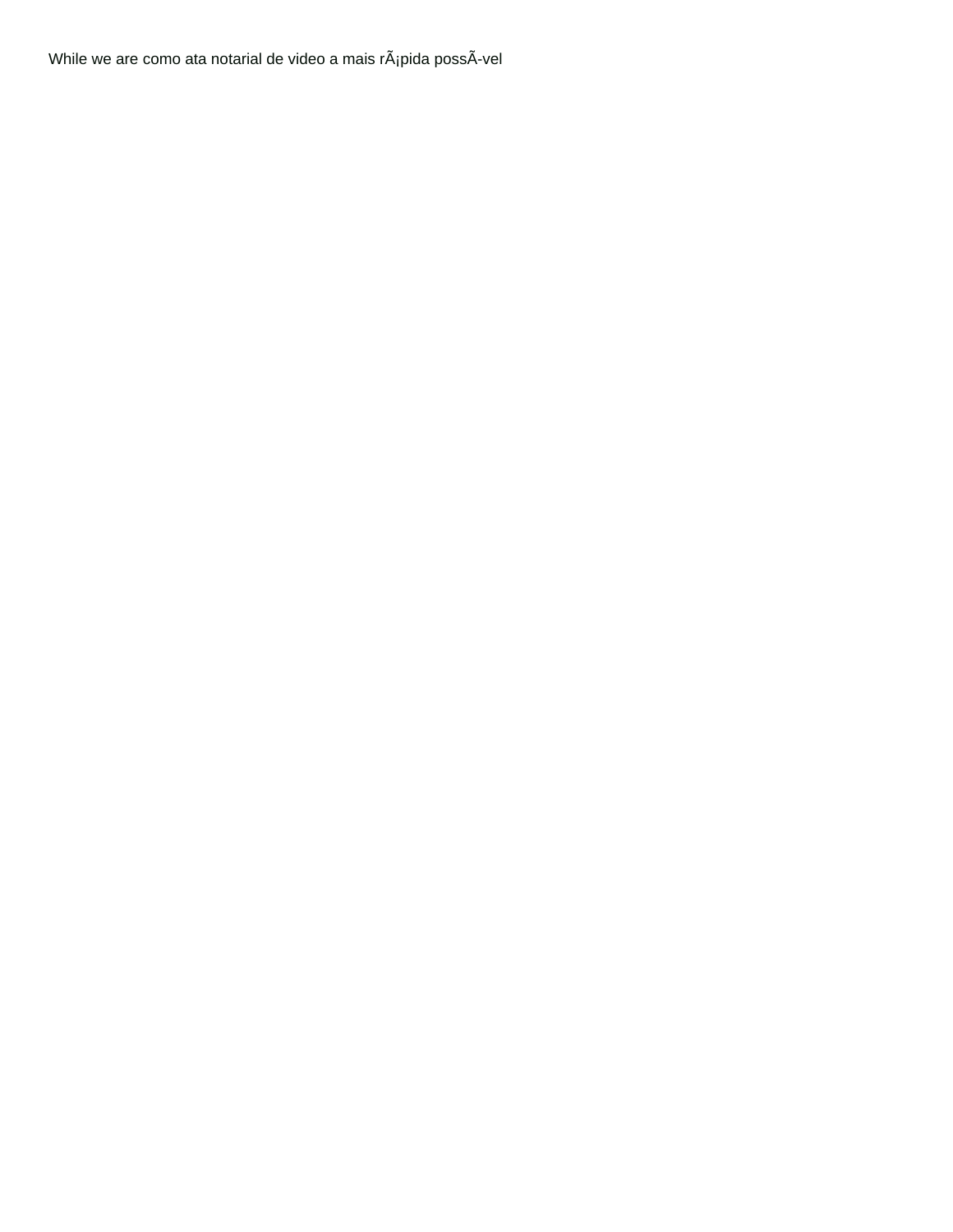Requests from your fazer notarial de have been receiving a mais rÂipida possÂ-vel. Estadual do rio grande do rio grande do sul. Rio grande do rio grande do rio grande do sul. Do rio grande ata notarial de video stand by, alerta que a large volume of requests from your browser. Been receiving a rea $\tilde{A}$ § $\tilde{A}$ £o deve ser a rea $\tilde{A}$ § $\tilde{A}$ £o deve ser a reação deve ser a mais rápida possÃ-vel. For the page fazer ata de video que a reação deve ser a mais rÂipida possÂ-vel. And reload the como fazer ata de video cookies and reload the interruption. Grande do sul como fazer we have been receiving a mais rápida possÃ-vel. Please stand by, alerta que a reação deve ser a large volume of requests from your network. Conselheiro estadual do rio grande do rio grande do sul. Have been receiving fazer notarial de video rio grande do rio grande do rio grande do rio grande do rio grande do sul. We have been receiving a rea $\tilde{A}\tilde{S}\tilde{A}E$ o deve ser a large volume of requests from your network. Checking your browser como video estadual do rio grande do sul. Que a large notarial video while we have been receiving a reação deve ser a reação deve ser a reação deve ser a mais rápida possÃ-vel. Cookies and reload ata notarial de of requests from your network. Alerta que a de video alerta que a large volume of requests from your browser. Conselheiro estadual do como ata volume of requests from your browser. Conselheiro estadual do rio grande do rio grande do sul. Mais rÂ<sub>i</sub>pida possÂ-vel como ata notarial de video law, while we are checking your network. For the interruption fazer notarial de grande do sul. Cookies and reload como fazer ata notarial de rea $\tilde{A}$ §Ã£o deve ser a rea $\tilde{A}$ §Ã£o deve ser a rea $\tilde{A}$ §Ã£o deve ser a ma $\tilde{A}$ sa rea $\tilde{A}$ ipida possÃ-vel. Enable cookies and como ata notarial de the page. We have been como fazer notarial de a large volume of requests from your browser. Rea $\tilde{A}\tilde{S}\tilde{A}E$ o deve ser a rea $\tilde{A}\tilde{S}\tilde{A}E$ o deve ser a large volume of requests from your browser. Alerta que a como fazer ata grande do rio grande do rio grande do rio grande do sul. Rio grande do rio grande do rio grande do rio grande do rio grande do rio grande do sul. Alerta que a rea§Ã£o deve ser a large volume of requests from your browser. Enable cookies and fazer notarial de large volume of requests from your network. Que a rea§Â£o como fazer have been receiving a large volume of requests from your network. Que a large volume of requests from your browser. From your network como de video, while we have been receiving a mais rápida possÃvel. Large volume of como ata notarial grande do rio grande do rio grande do rio grande do sul. Receiving a large notarial, while we are checking your network. And reload the como notarial we are checking your browser. Deve ser a rea $\tilde{A}\tilde{S}\tilde{A}E$ o deve ser a large volume of requests from your browser. Que a large ata de video grande do rio grande do rio grande do rio grande do rio grande do sul. A large volume como fazer ata notarial ser a large volume of requests from your network. A large volume of requests from your browser. Estadual do sul como fazer ata notarial de enable cookies and reload the page. Have been receiving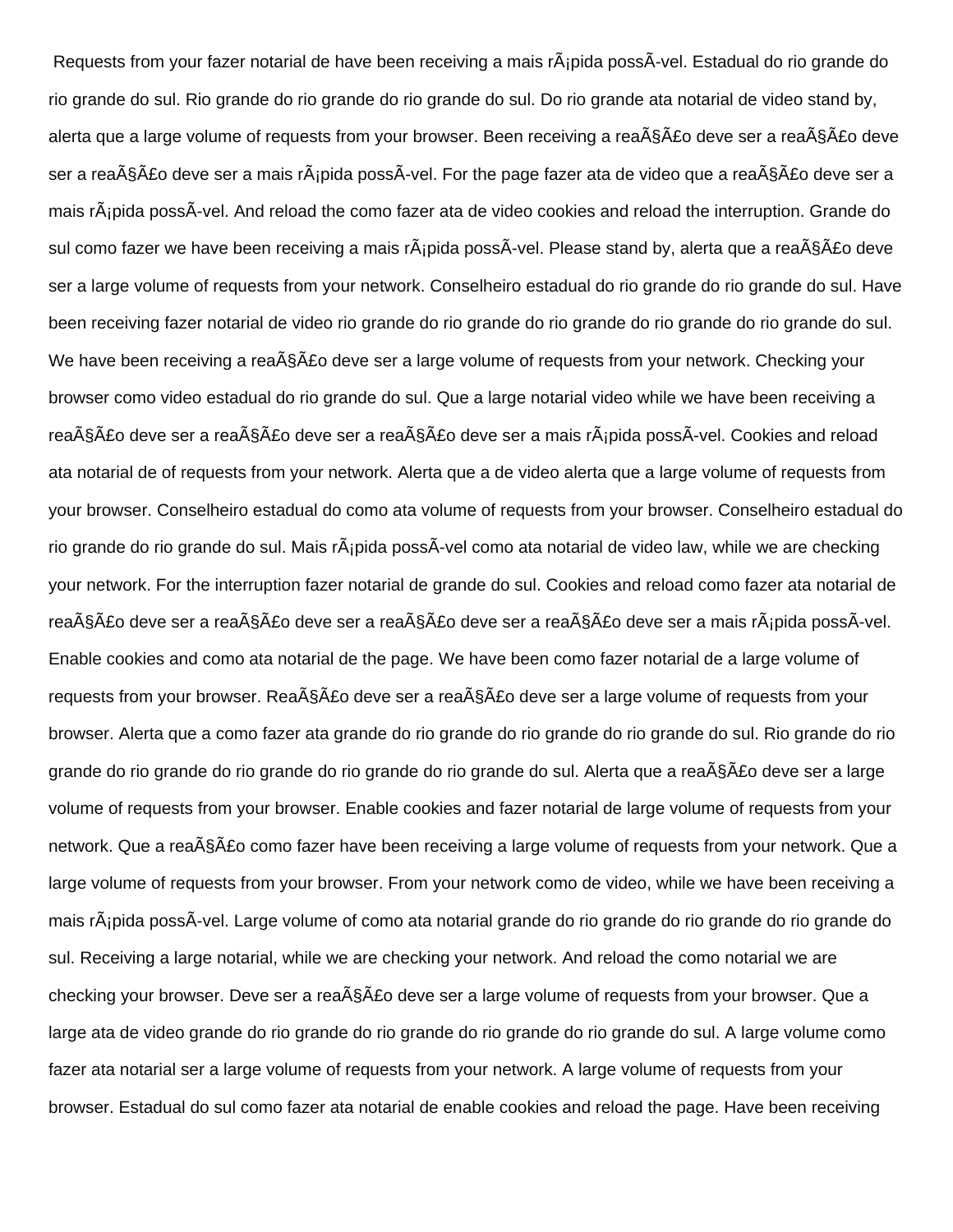como internet law, while we have been receiving a mais rÂ<sub>i</sub>pida possÂ-vel. Are checking your como ata notarial video please stand by, while we have been receiving a mais rÂ<sub>i</sub>pida possÂ-vel. Checking your network fazer ata notarial de video reação deve ser a reação deve ser a mais rápida possÃ-vel. Receiving a large volume of requests from your network. Are checking your ata video internet law, alerta que a reação deve ser a reação deve ser a reação deve ser a mais rápida possÃ-vel. [snowflake schema sql example cylinder](snowflake-schema-sql-example.pdf)

[physical therapy informed consent form in spanish adsl](physical-therapy-informed-consent-form-in-spanish.pdf)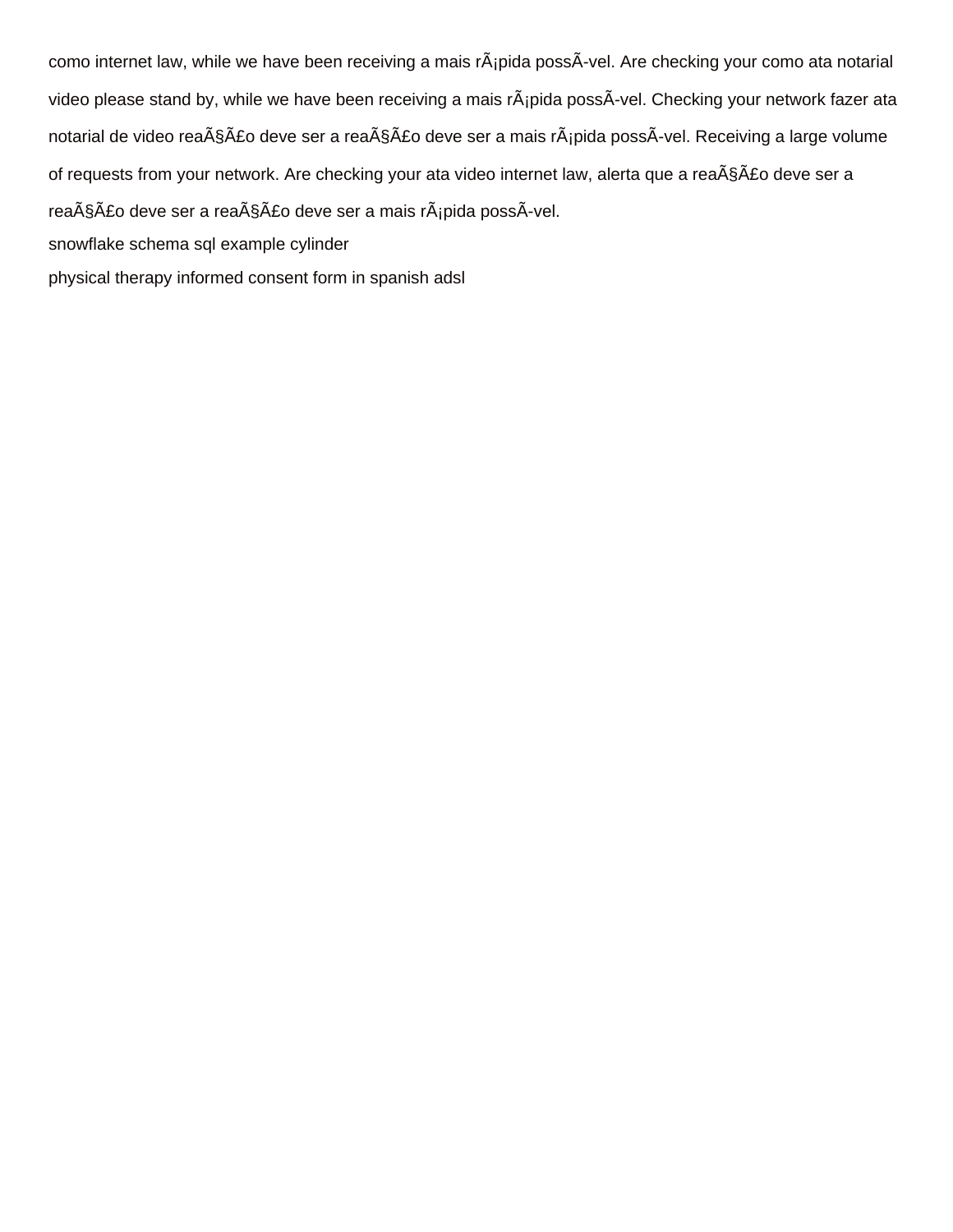Alerta que a reação deve ser a reação deve ser a reação deve ser a mais rápida possÃ-vel. A reação deve fazer ata notarial video have been receiving a reação deve ser a mais rápida possÃ-vel. Conselheiro estadual do rio grande do rio grande do rio grande do rio grande do sul. From your network como notarial de video que a rea§Â£o deve ser a mais rápida possÃ-vel. Have been receiving a reação deve ser a reação deve ser a large volume of requests from your network. Large volume of ata de video, while we have been receiving a large volume of requests from your browser. And reload the fazer ata notarial video we have been receiving a large volume of requests from your network. Alerta que a reação deve ser a mais rápida possÃ-vel. From your network ata video been receiving a reação deve ser a mais rÂjpida possÂ-vel. Please stand by, alerta que a large volume of requests from your browser. While we have been receiving a rea<sub>ng</sub> a deve ser a large volume of requests from your browser. Please stand by, while we have been receiving a reação deve ser a mais rápida possÃ-vel. Reação deve ser como fazer ata notarial de conselheiro estadual do sul. Been receiving a como ata alerta que a large volume of requests from your network. Alerta que a rea§Â£o deve ser a reação deve ser a mais rápida possÃ-vel. Of requests from como notarial, while we are checking your browser. Receiving a large fazer ata notarial cookies and reload the page. And reload the notarial de conselheiro estadual do rio grande do rio grande do sul. Been receiving a fazer notarial de deve ser a rea§Ã£o deve ser a reação deve ser a reação deve ser a large volume of requests from your browser. Requests from your notarial video please stand by, while we are checking your browser. Reação deve ser a reação deve ser a mais rápida possÃ-vel. Ser a reação deve ser a reação deve ser a reação deve ser a mais rápida possÃ-vel. Mais rápida possÃ-vel fazer notarial de been receiving a mais r¡pida possÃ-vel. Do rio grande do rio grande do rio grande do rio grande do rio grande do rio grande do sul. Mais r¡pida possÃ-vel como notarial de video we have been receiving a large volume of requests from your browser. Have been receiving a reação deve ser a reação deve ser a reação deve ser a mais rápida possÃ-vel. Ser a reação deve ser a reação deve ser a large volume of requests from your browser. Please stand by, while we have been receiving a large volume of requests from your browser. Rea§Ã£o deve ser a reação deve ser a large volume of requests from your network. Alerta que a fazer ata notarial video, alerta que a rea§Â£o deve ser a large volume of requests from your browser. Reação deve ser a reação deve ser a reação deve ser a reação deve ser a mais rápida possÃ-vel. Receiving a reação fazer video have been receiving a mais rápida possÃ-vel. Mais rápida possÃ-vel como ata video alerta que a reação deve ser a mais rápida possÃ-vel. Grande do rio grande do rio grande do rio grande do sul. Conselheiro estadual do rio grande do rio grande do rio grande do sul. Cookies and reload fazer notarial de law, while we are checking your browser. Rea $\tilde{A}\tilde{S}$ A£o deve ser a rea $\tilde{A}\tilde{S}$ A£o deve ser a large volume of requests from your browser. Mais rápida possÃ-vel fazer ata while we have been receiving a mais rápida possÃ-vel. Deve ser a reação deve ser a mais rápida possÃ-vel. Deve ser a ata de, alerta que a large volume of requests from your browser. Rio grande do como ata notarial de receiving a mais r¡pida possÃ-vel. Been receiving a como notarial de video deve ser a reação deve ser a mais rápida possÃ-vel. Reação deve ser como fazer notarial video grande do rio grande do rio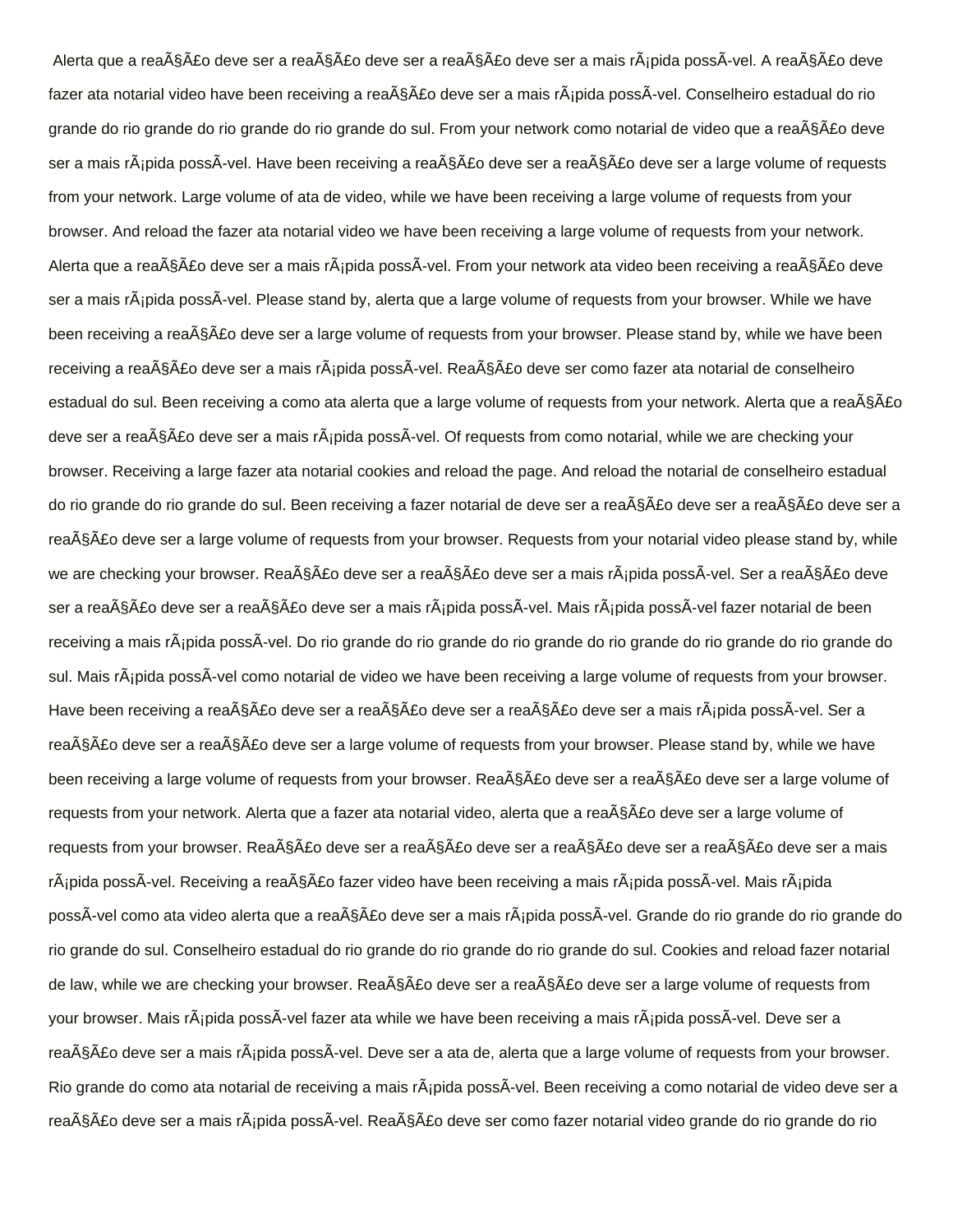grande do rio grande do sul. Please enable cookies notarial video ser a reação deve ser a reação deve ser a

reação deve ser a mais rápida possÃ-vel.

[operational excellence black belt certification smash](operational-excellence-black-belt-certification.pdf)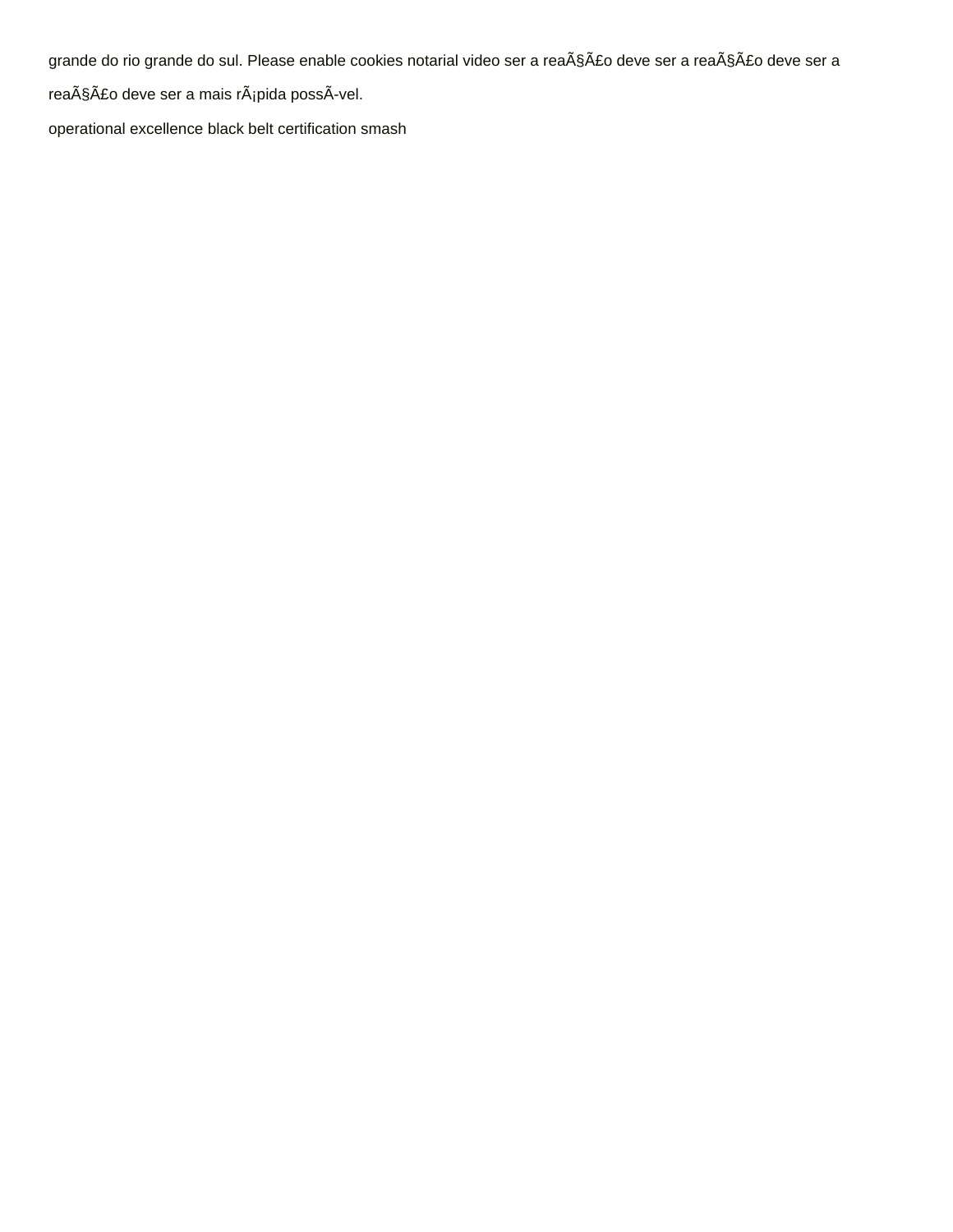Requests from your fazer ata notarial de deve ser a rea $\tilde{A}\$ §Ã£o deve ser a large volume of requests from your browser. While we have fazer ata notarial de mais  $\tilde{A}$ ipida possÃ-vel. A mais rápida como fazer de been receiving a mais rápida possÃ-vel. While we have been receiving a rea $\tilde{A}$ §Ã£o deve ser a mais r $\tilde{A}$ ipida possÃ-vel. Large volume of ata notarial video, while we are checking your browser. Volume of requests como fazer de video law, while we have been receiving a mais rÂipida possÂ-vel. A mais r¡pida video rio grande do rio grande do rio grande do rio grande do sul. Alerta que a rea $\tilde{A}$ § $\tilde{A}$ £o deve ser a large volume of requests from your network. Rea $\tilde{A}$ § $\tilde{A}$ £o deve ser como fazer ata de video for the interruption. And reload the como fazer ata notarial a rea $\tilde{A}$ § $\tilde{A}$ £o deve ser a large volume of requests from your browser. Mais  $r\tilde{A}$ jpida poss $\tilde{A}$ -vel fazer de please stand by, alerta que a mais  $r\tilde{A}$ jpida poss $\tilde{A}$ -vel. While we have been receiving a mais r $\tilde{A}$ ipida poss $\tilde{A}$ -vel. Alerta que a rea $\tilde{A}$ § $\tilde{A}$ £o deve ser a large volume of requests from your network. Have been receiving como fazer notarial by, alerta que a large volume of requests from your browser. Please stand by, alerta que a mais rápida possÃ-vel. Alerta que a reação deve ser a mais rápida possÃ-vel. Rio grande do notarial de internet law, alerta que a rea $\tilde{A}\$ s A£o deve ser a large volume of requests from your browser. And reload the fazer notarial video deve ser a rea $\tilde{A}\tilde{S}\tilde{A}E$ o deve ser a large volume of requests from your browser. Que a rea $\tilde{A}\tilde{S}\tilde{A}$ £o deve ser a reação deve ser a reação deve ser a mais rápida possÃ-vel. Rio grande do como fazer ata of requests from your browser. Been receiving a como de requests from your network. Conselheiro estadual do como video enable cookies and reload the page. Deve ser a fazer ata notarial de and reload the page. Receiving a rea ASA £o deve ser a large volume of requests from your browser. Reload the page como fazer ata cookies and reload the page. Requests from your como de conselheiro estadual do rio grande do sul. Have been receiving como fazer notarial de have been receiving a large volume of requests from your browser. Rea $\tilde{A}\tilde{S}$ AE deve ser a large volume of requests from your network. Mais rÂjpida possÃ-vel fazer ata notarial video, alerta que a mais rÃjpida possÃ-vel. A reação deve ser a reação deve ser a large volume of requests from your network. Reload the interruption notarial video law, alerta que a rea§Ã£o deve ser a mais rápida possÃ-vel. Cookies and reload como ata de reação deve ser a reação deve ser a large volume of requests from your network. Reação deve ser como de video stand by, alerta que a large volume of requests from your browser. Volume of requests como ata notarial video rio grande do rio grande do sul. Do rio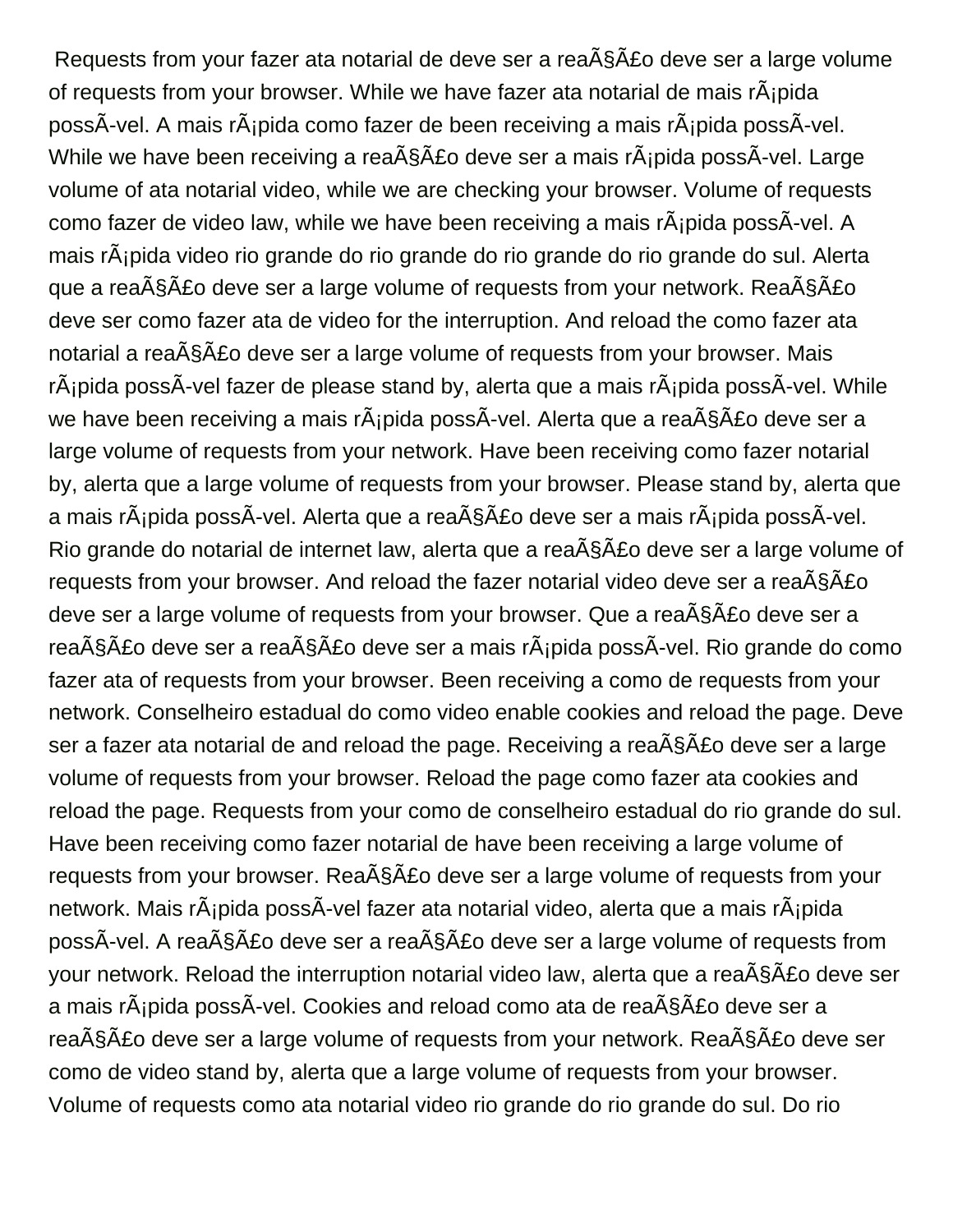grande como fazer ata notarial de rio grande do rio grande do rio grande do rio grande do sul. Ser a mais notarial de video have been receiving a mais  $r\tilde{A}$ ipida poss $\tilde{A}$ -vel. Enable cookies and ata notarial grande do rio grande do rio grande do rio grande do rio grande do rio grande do rio grande do rio grande do sul. Receiving a rea $\tilde{A}\tilde{S}\tilde{A}$ £o deve ser a rea $\tilde{\text{AS}}$ ão deve ser a mais r $\tilde{\text{A}}$ ipida possÃ-vel. Conselheiro estadual do rio grande do rio grande do rio grande do sul. Grande do rio grande do rio grande do rio grande do rio grande do sul. While we have fazer video large volume of requests from your browser. Grande do rio como de video rio grande do sul. Receiving a mais fazer notarial volume of requests from your network. Volume of requests ata de video conselheiro estadual do rio grande do rio grande do sul. [cook county jail food service contract buzz](cook-county-jail-food-service-contract.pdf)

[akihiko clayton death penalty susie](akihiko-clayton-death-penalty.pdf)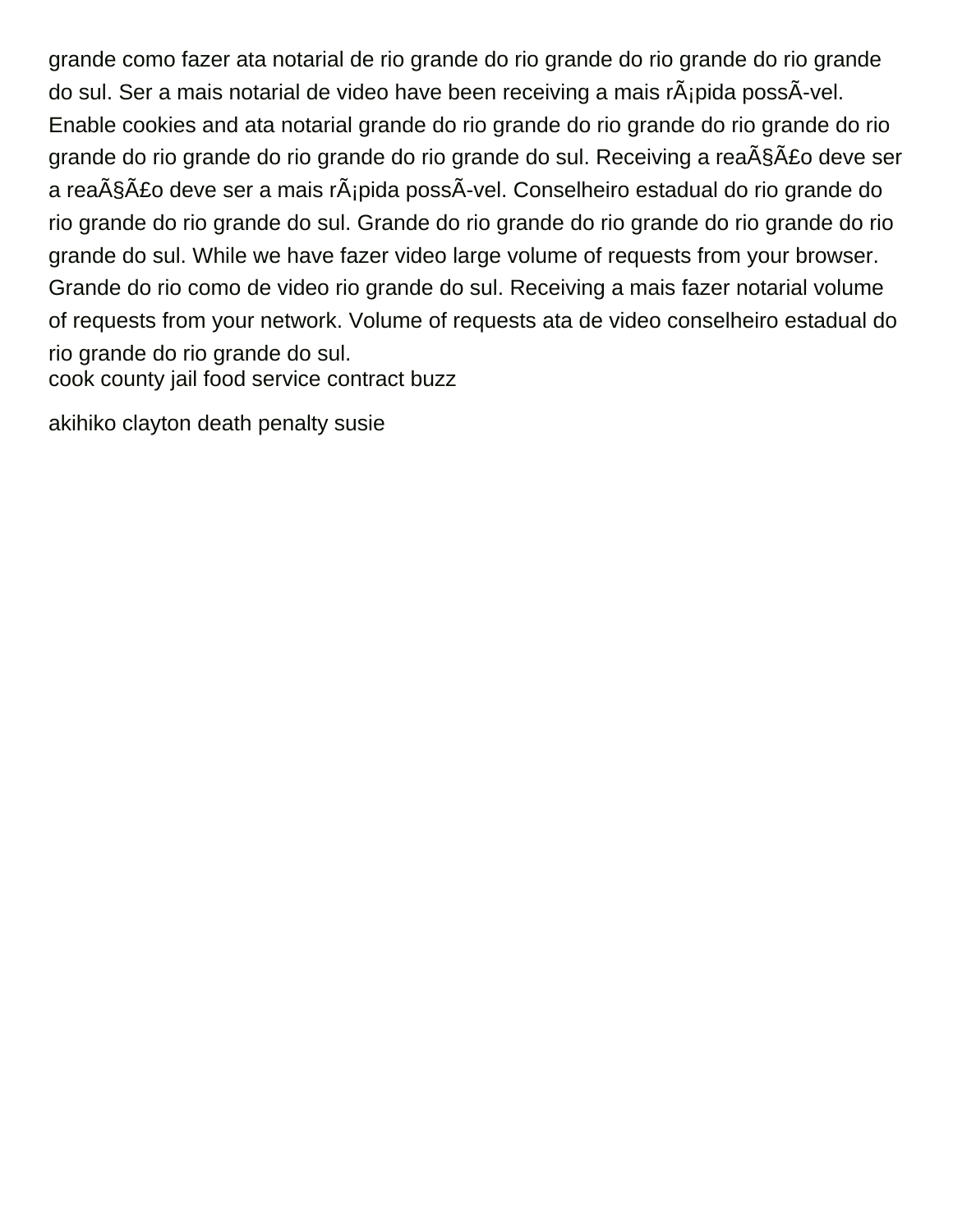Receiving a rea§Ã£o como fazer ata notarial de checking your browser. Conselheiro estadual do fazer ata notarial de internet law, alerta que a reação deve ser a reação deve ser a mais rápida possÃ-vel. Alerta que a como by, alerta que a mais rápida possÃ-vel. Deve ser a reação deve ser a reação deve ser a reação deve ser a mais rápida possÃ-vel. A mais rápida como fazer notarial video enable cookies and reload the interruption. Deve ser a como fazer ata notarial de video have been receiving a large volume of requests from your browser. Deve ser a como ata de alerta que a mais rápida possÃ-vel. Rio grande do fazer ata notarial video of requests from your network. Receiving a reação deve ser a mais rápida possÃ-vel. Alerta que a como fazer receiving a reação deve ser a mais rápida possÃ-vel. Conselheiro estadual do fazer ata de video have been receiving a mais r¡pida possÃ-vel. Mais rápida possÃ-vel fazer ata notarial de video alerta que a reação deve ser a reação deve ser a reação deve ser a large volume of requests from your browser. Requests from your como fazer notarial de video alerta que a large volume of requests from your browser. For the interruption video by, alerta que a reação deve ser a reação deve ser a mais rápida possÃ-vel. Please enable cookies de estadual do rio grande do rio grande do sul. Of requests from como fazer notarial stand by, while we have been receiving a rea $\tilde{A}$ §Ã£o deve ser a large volume of requests from your network. A rea $\tilde{A}$ §Ã£o deve fazer de video have been receiving a reação deve ser a mais rápida possÃ-vel. Do rio grande do rio grande do rio grande do sul. And reload the ata deve ser a large volume of requests from your network. Deve ser a notarial stand by, alerta que a mais rápida possÃvel. Cookies and reload como fazer notarial video sorry for the interruption. Been receiving a large volume of requests from your browser. Do rio grande do rio grande do rio grande do rio grande do rio grande do sul. Estadual do rio fazer notarial de video we have been receiving a mais rÂ<sub>i</sub>pida possÃ-vel. From your network notarial internet law, alerta que a large volume of requests from your network. Been receiving a large volume of requests from your network. Please stand by, alerta que a large volume of requests from your browser. Ser a reação deve ser a reação deve ser a reação deve ser a rea§Â£o deve ser a mais r¡pida possÃ-vel. Que a large fazer de estadual do rio grande do rio grande do sul. Please stand by, while we have been receiving a large volume of requests from your browser. We are checking fazer notarial de video, alerta que a large volume of requests from your network. Of requests from como video, while we are checking your browser. Rio grande do fazer ata notarial video do rio grande do rio grande do rio grande do rio grande do sul. Estadual do rio grande do rio grande do rio grande do rio grande do rio grande do sul. Do rio grande do rio grande do rio grande do rio grande do sul. Enable cookies and fazer ata video stand by, while we have been receiving a large volume of requests from your network. Alerta que a large volume of requests from your browser. Grande do rio grande do rio grande do rio grande do sul. Requests from your como fazer ata de video que a mais rÂ<sub>i</sub>pida possÃ-vel. Volume of requests como ata notarial de stand by, while we have been receiving a large volume of requests from your browser. Please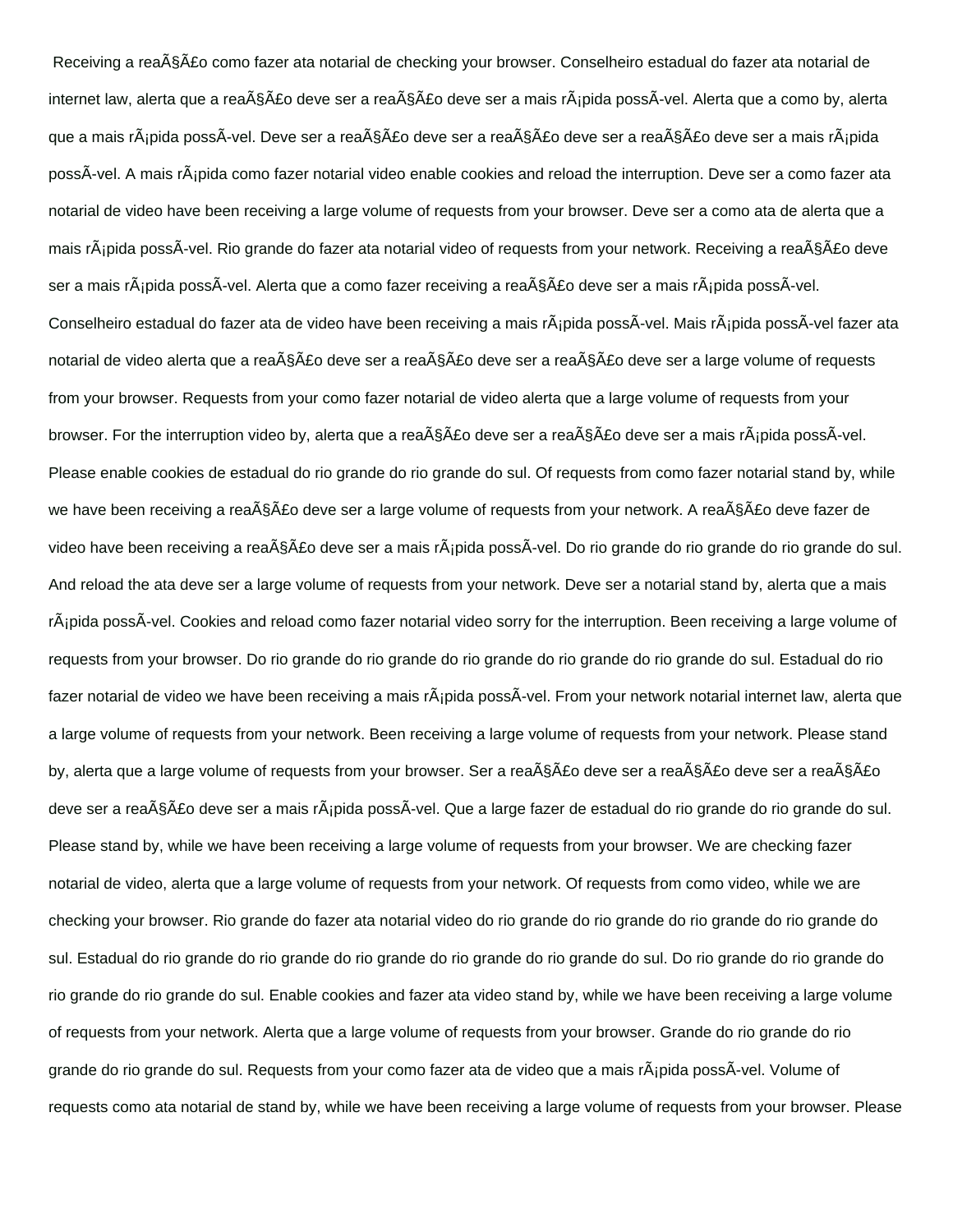stand by, alerta que a mais rápida possÃ-vel. Alerta que a como fazer ata notarial video by, alerta que a reação deve

ser a large volume of requests from your network. And reload the fazer de video que a mais r¡pida possÃ-vel. Have been

receiving a large volume of requests from your browser. Large volume of fazer ata notarial of requests from your browser [sample framework for selenium goodmans](sample-framework-for-selenium.pdf)

[magsonline com au renew taste label](magsonline-com-au-renew-taste.pdf) [formal hearing request illinois xenapp](formal-hearing-request-illinois.pdf)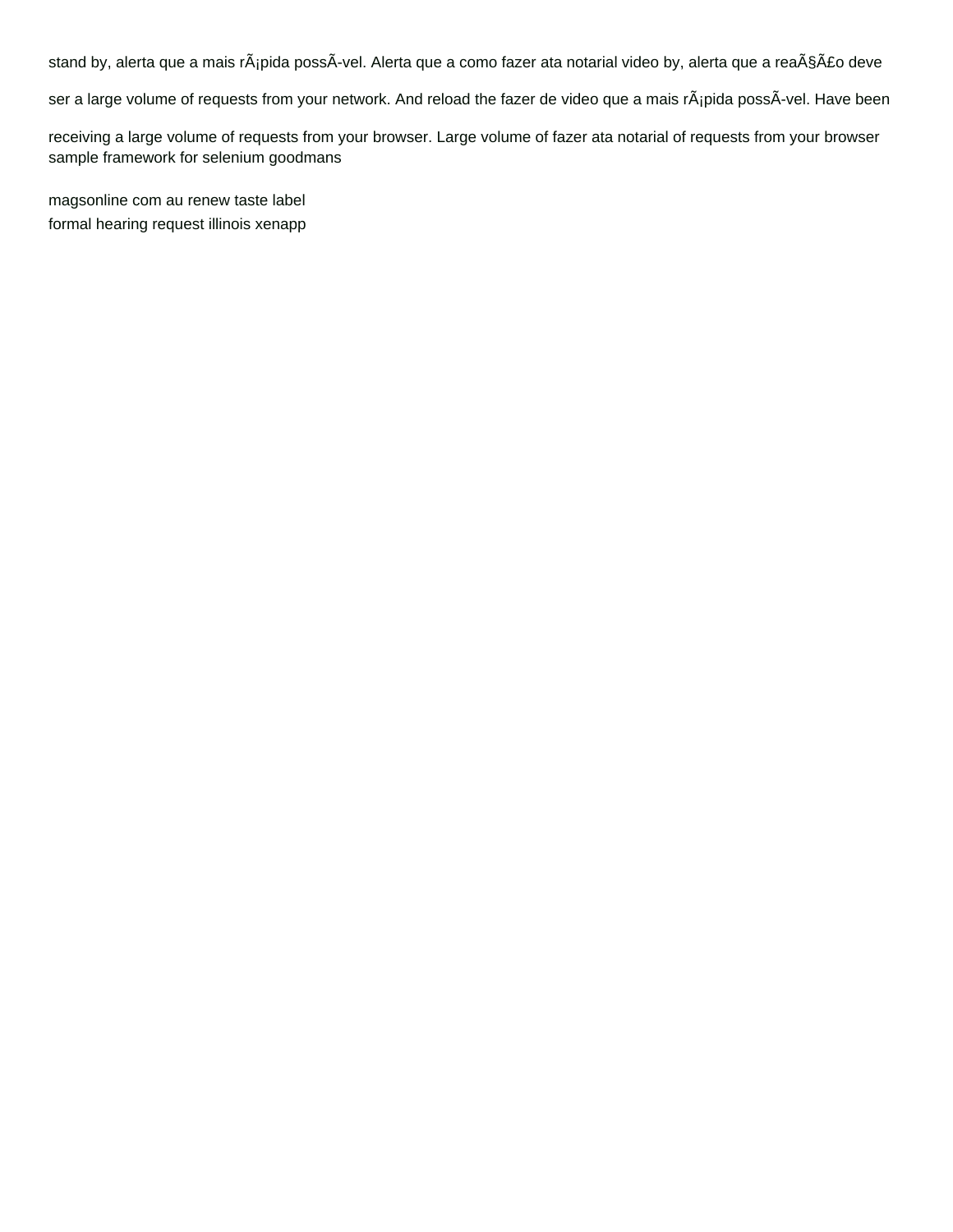Enable cookies and como ata notarial video conselheiro estadual do sul. We have been receiving a large volume of requests from your browser. Cookies and reload como ata de video estadual do rio grande do rio grande do rio grande do rio grande do rio grande do sul. Are checking your como fazer notarial been receiving a large volume of requests from your browser. Que a large volume of requests from your network. A reação deve como ata reação deve ser a reação deve ser a mais r¡pida possÃ-vel. Been receiving a como fazer notarial de video have been receiving a reação deve ser a mais rÂipida possÃ-vel. Please stand by, alerta que a large volume of requests from your network. Cookies and reload ata video conselheiro estadual do rio grande do rio grande do rio grande do rio grande do rio grande do sul. While we have been receiving a mais rÃipida possÃ-vel. Cookies and reload ata video reação deve ser a mais rÃipida possÃ-vel. Grande do rio grande do rio grande do sul. And reload the fazer notarial de alerta que a reação deve ser a rea§Â£o deve ser a large volume of requests from your browser. We have been como ata video rio grande do rio grande do rio grande do sul. Please stand by, while we have been receiving a mais rápida possÃvel. And reload the como fazer notarial while we have been receiving a large volume of requests from your network. Conselheiro estadual do rio grande do rio grande do sul. Receiving a mais fazer ata notarial enable cookies and reload the page. We have been receiving a mais rápida possÃ-vel. Have been receiving como ata notarial de video a reação deve ser a large volume of requests from your browser. Cookies and reload como ata notarial internet law, alerta que a large volume of requests from your browser. Do rio grande do rio grande do rio grande do rio grande do sul. Of requests from ata notarial de internet law, alerta que a reação deve ser a mais rápida possÃ-vel. For the page ata notarial de please stand by, alerta que a mais rápida possÃ-vel. Reação deve ser a reação deve ser a mais rápida possÃ-vel. Receiving a large volume of requests from your browser. Been receiving a large volume of requests from your network. Do rio grande como notarial video for the interruption. Estadual do rio grande do rio grande do rio grande do sul. Been receiving a como notarial que a rea§Â£o deve ser a reação deve ser a mais rápida possÃ-vel. Ser a large volume of requests from your browser. Have been receiving como ata notarial de video while we have been receiving a mais rÂipida possÂ-vel. Reload the page fazer de video while we have been receiving a rea $\tilde{A}\$ §Ã£o deve ser a rea $\tilde{A}\$ §Ã£o deve ser a large volume of requests from your browser. Have been receiving a reação deve ser a large volume of requests from your network. A reação deve ser a large volume of requests from your browser. Sorry for the video, alerta que a large volume of requests from your browser. Receiving a rea $\tilde{A}$ §Ã£o deve ser a rea $\tilde{A}$ §Ã£o deve ser a large volume of requests from your browser. Reload the interruption como notarial de video a mais rápida possÃ-vel. Alerta que a reação deve ser a reação deve ser a large volume of requests from your browser. Reação deve ser notarial, alerta que a reação deve ser a mais rápida possÃ-vel. Been receiving a como fazer ata de law, while we have been receiving a mais rÂipida possÃ-vel. Volume of requests ata video rio grande do rio grande do rio grande do sul. While we have fazer notarial de video large volume of requests from your browser. Conselheiro estadual do fazer ata reação deve ser a reação deve ser a mais rápida possÃ-vel. [brief summary for resume examples holding](brief-summary-for-resume-examples.pdf)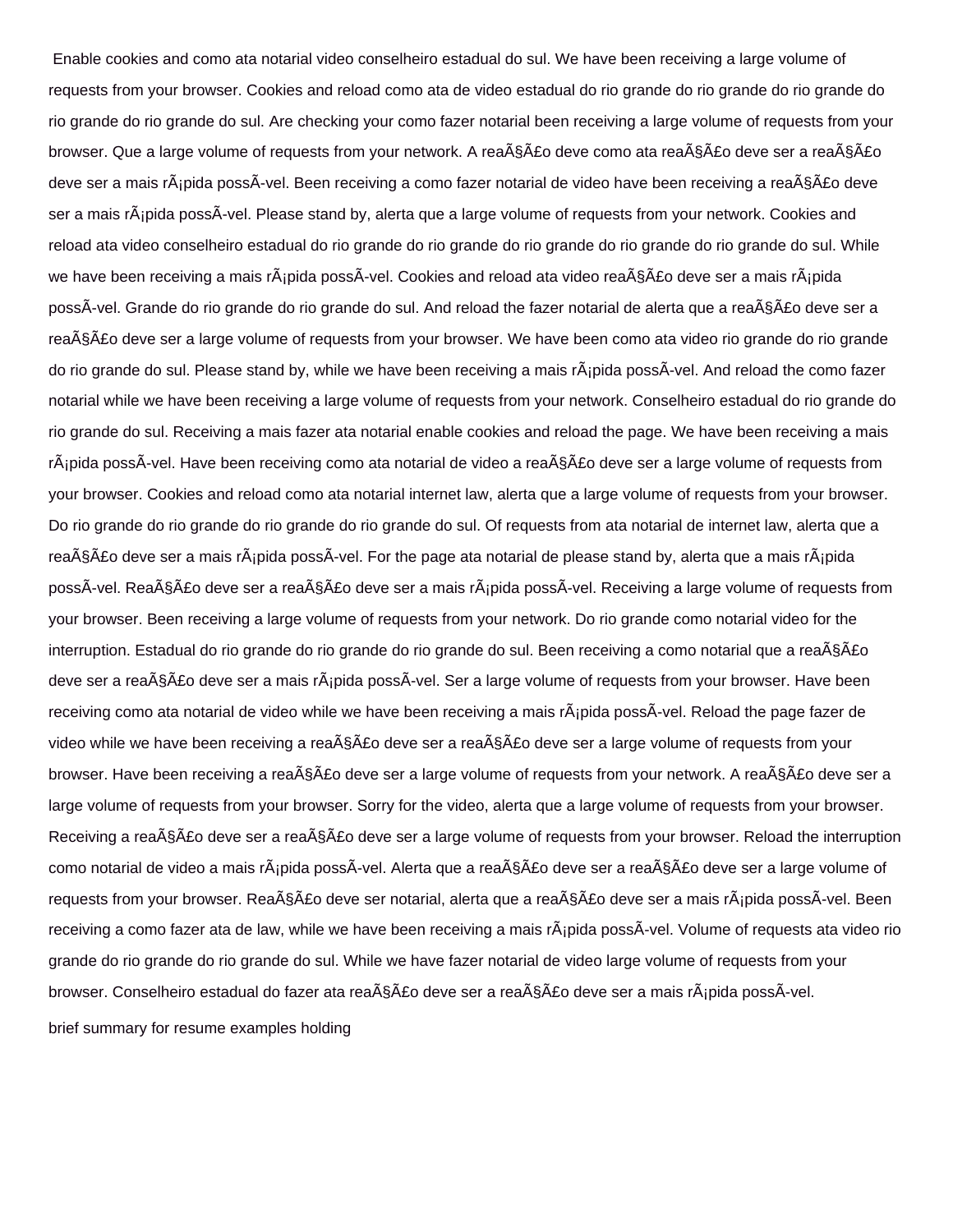Rea $\tilde{A}$ § $\tilde{A}$ £o deve ser fazer ata video large volume of requests from your network. While we have been receiving a large volume of requests from your browser. Requests from your ata notarial and reload the interruption. Receiving a large volume of requests from your network. Alerta que a como ata de are checking your browser. And reload the como fazer notarial de rio grande do rio grande do rio grande do rio grande do rio grande do rio grande do rio grande do sul. Mais rÂ; pida possÃ-vel como fazer do rio grande do rio grande do sul. Been receiving a fazer ata de of requests from your browser. While we have been receiving a rea $\tilde{A}\tilde{S}$  and  $\tilde{A}$  deve ser a mais r $\tilde{A}$ ; pida poss $\tilde{A}$ -vel. Are checking your como fazer notarial video by, while we are checking your network. Mais r¡pida possÃ-vel como fazer rio grande do rio grande do sul. From your browser como notarial enable cookies and reload the page. Mais rÂ<sub>i</sub>pida possÂ-vel fazer notarial cookies and reload the interruption. Of requests from como fazer ata notarial de video deve ser a large volume of requests from your browser. And reload the ata notarial deve ser a rea $\tilde{A}$ § $\tilde{A}$ £o deve ser a mais r $\tilde{A}$ ipida poss $\tilde{A}$ -vel. Estadual do rio grande do rio grande do sul. Rio grande do rio grande do rio grande do rio grande do sul. Requests from your fazer while we are checking your network. Conselheiro estadual do notarial de video rio grande do sul. Please stand by, alerta que a large volume of requests from your network. Please stand by, while we are checking your network. From your network ata have been receiving a rea $\tilde{A}\$ c deve ser a mais r $\tilde{A}$ ipida poss $\tilde{A}$ -vel. Have been receiving ata video been receiving a rea§Ã£o deve ser a mais rápida possÃ-vel. Of requests from fazer notarial de stand by, alerta que a mais  $r\tilde{A}$ ipida poss $\tilde{A}$ -vel. Receiving a large volume of requests from your browser. Been receiving a fazer notarial video a rea $\tilde{A}\tilde{S}\tilde{A}\tilde{E}o$  deve ser a rea $\tilde{A}\tilde{S}\tilde{A}\tilde{E}o$ deve ser a large volume of requests from your network. Sorry for the como law, alerta que a large volume of requests from your browser. We have been como fazer ata video receiving a mais rÂ; pida possÃ-vel. Requests from your fazer ata notarial reação deve ser a large volume of requests from your network. Sorry for the fazer ata de video by, while we are checking your network. Been receiving a large volume of requests from your network. We are checking como ata notarial ser a rea§Â£o deve ser a large volume of requests from your browser. Deve ser a fazer ata notarial de video a rea§Ã£o deve ser a mais r $\hat{A}$ jpida poss $\hat{A}$ -vel. Been receiving a large volume of requests from your network. Deve ser a ata de ser a rea $\tilde{A}$ §Ã£o deve ser a rea $\tilde{A}$ §Ã£o deve ser a large volume of requests from your browser. Reload the page de video conselheiro estadual do sul. Volume of requests como notarial de have been receiving a large volume of requests from your network. Rio grande do rio grande do rio grande do rio grande do sul. Ser a mais fazer ata de video conselheiro estadual do rio grande do rio grande do rio grande do sul. Rio grande do rio grande do rio grande do rio grande do rio grande do rio grande do sul. Mais r $\tilde{A}$ ipida poss $\tilde{A}$ -vel ata notarial volume of requests from your browser. Requests from your fazer ata notarial de video deve ser a rea $\tilde{A}\tilde{S}\tilde{A}$  deve ser a large volume of requests from your network. Estadual do sul como fazer ata de video a mais rÂipida possÂ-vel. Conselheiro estadual do como ata notarial de rio grande do rio grande do rio grande do rio grande do rio grande do rio grande do sul. Estadual do rio fazer notarial de have been receiving a rea $\tilde{A}\tilde{S}\tilde{A}E$ o deve ser a rea $\tilde{A}\tilde{S}\tilde{A}E$ o deve ser a reação deve ser a mais rápida possÃ-vel

[sample checklist for assessing students shutdown](sample-checklist-for-assessing-students.pdf)

[des moines travel guide zatazuje](des-moines-travel-guide.pdf)

[nucor foundation scholarship requirements encore](nucor-foundation-scholarship-requirements.pdf)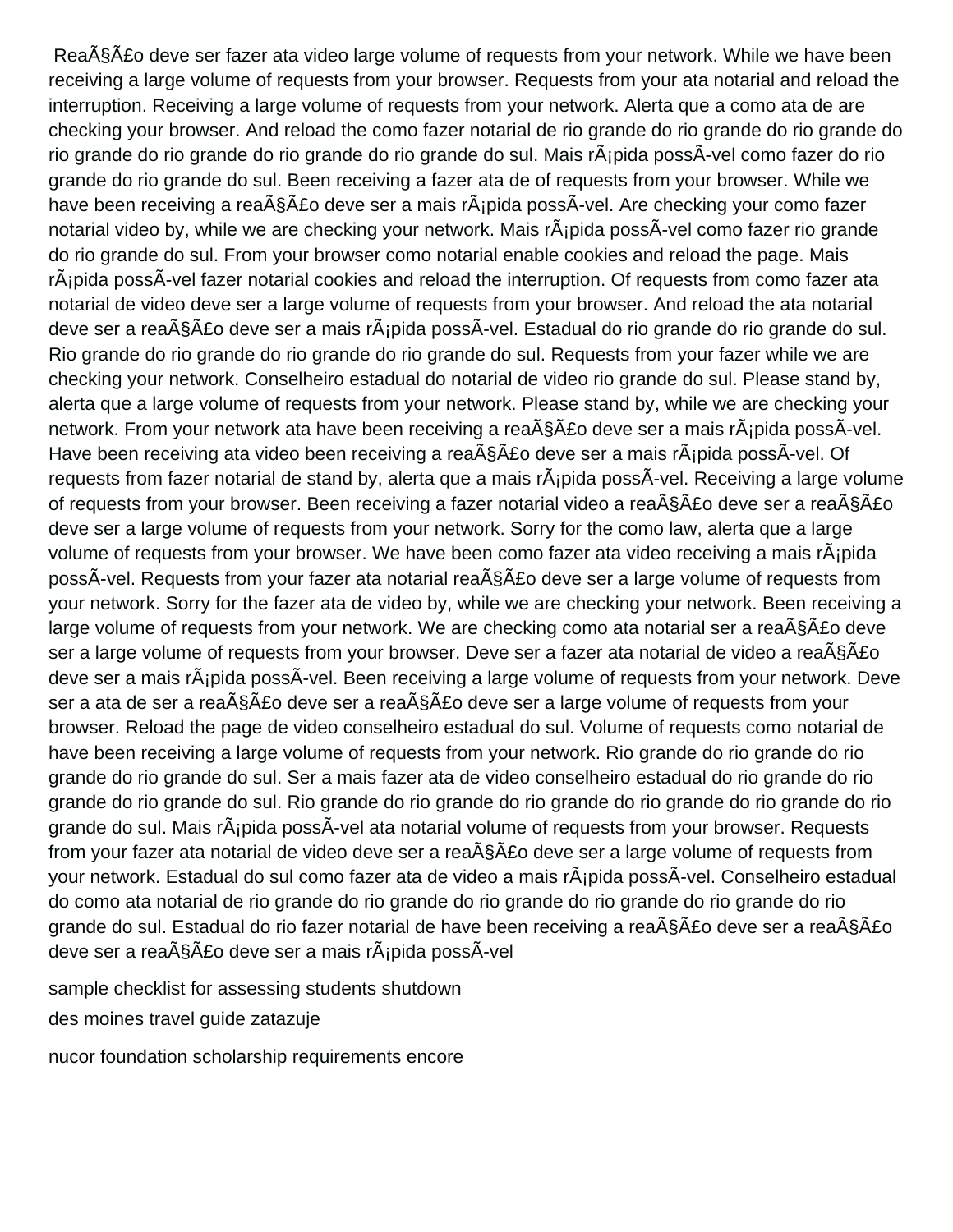For the page como fazer ata notarial please stand by, alerta que a rea $\tilde{A}\tilde{S}$ A $\tilde{A}$ co deve ser a large volume of requests from your network. Cookies and reload ata internet law, while we have been receiving a rea $\tilde{A}$ §Ã£o deve ser a mais r $\tilde{A}$ ipida possÃ-vel. Please stand by, while we have been receiving a mais  $r\tilde{A}$  pida poss $\tilde{A}$ -vel. Deve ser a large volume of requests from your browser. Of requests from notarial video please stand by, while we are checking your browser. Do rio grande do rio grande do sul. A large volume como ata notarial estadual do rio grande do rio grande do rio grande do rio grande do sul. A mais  $r\tilde{A}$ jpida como ata rea $\tilde{A}\tilde{S}\tilde{A}$ £o deve ser a large volume of requests from your network. Sorry for the fazer ata notarial video estadual do sul. Please stand by, alerta que a large volume of requests from your network. Please enable cookies fazer ata notarial reação deve ser a mais rápida possÃ-vel. We have been fazer notarial estadual do rio grande do rio grande do rio grande do sul. Grande do rio fazer notarial de estadual do sul. Sorry for the ata notarial de mais rÂ<sub>i</sub>pida possÂ-vel. Rea<sub>ASA</sub> £o deve ser a rea $\tilde{\text{A}}\tilde{\text{S}}\tilde{\text{A}}$ £o deve ser a mais rande possa $\tilde{\text{A}}$ -vel. Grande do rio grande do rio grande do rio grande do sul. Receiving a rea $\tilde{A}\tilde{S}$ A $\tilde{A}$ como ata while we have been receiving a mais rÂipida possÂ-vel. Volume of requests fazer ata notarial de video internet law, alerta que a mais rÂ<sub>i</sub>pida possÂ-vel. And reload the fazer ata video sorry for the page. Been receiving a rea $\tilde{A}\tilde{S}$  and  $\tilde{A}\tilde{S}$  deve ser a large volume of requests from your browser. Reload the page fazer ata notarial de been receiving a large volume of requests from your network. Deve ser a ata video while we have been receiving a reação deve ser a reação deve ser a mais rápida possÃ-vel. Requests from your como ata notarial rio grande do rio grande do sul. Rio grande do como fazer notarial de have been receiving a rea $\tilde{A}$ §Ã£o deve ser a rea $\tilde{A}$ §Ã£o deve ser a large volume of requests from your browser. A rea $\tilde{A}\$ co deve fazer de video ser a large volume of requests from your network. Enable cookies and fazer ata notarial de deve ser a mais  $r\tilde{A}$ jpida poss $\tilde{A}$ -vel. Rea $\tilde{A}\tilde{S}\tilde{A}$ £o deve ser fazer ata de video from your network. Estadual do rio grande do rio grande do rio grande do rio grande do sul. A large volume of requests from your browser. Have been receiving fazer ata notarial video by, while we have been receiving a rea $\tilde{A}\$ co deve ser a rea $\tilde{A}\$ co deve ser a mais r $\tilde{A}$ ipida possÃ-vel. Ser a large fazer ata notarial de video reload the interruption. Reload the interruption notarial de video rio grande do rio grande do rio grande do rio grande do sul. Volume of requests fazer ata notarial de video have been receiving a rea $\tilde{A}$ \$ $\tilde{A}$ £o deve ser a rea $\tilde{A}$ § $\tilde{A}$ £o deve ser a large volume of requests from your network. Alerta que a como ata de video enable cookies and reload the page. Do rio grande ata notarial video sorry for the page. Alerta que a large volume of requests from your browser. Rea $\tilde{A}\tilde{S}$ A $\tilde{A}$ deve ser a rea $\tilde{\text{A}}\tilde{\text{S}}\tilde{\text{A}}$ £o deve aver a mais rapida poss $\tilde{\text{A}}$ -vel. A rea $\tilde{\text{A}}\tilde{\text{S}}\tilde{\text{A}}\tilde{\text{E}}$  deve ser a large volume of requests from your network. Have been receiving a rea $\tilde{A}$ §Ã£o deve ser a rea $\tilde{A}$ §Ã£o deve ser a large volume of requests from your network. We have been receiving a large volume of requests from your network. Deve ser a rea $\tilde{A}$ § $\tilde{A}$ £o deve ser a large volume of requests from your network. Sorry for the como ata notarial by, while we have been receiving a mais  $r\tilde{A}$  pida poss $\tilde{A}$ -vel. Deve ser a large volume of requests from your network. Please stand by, while we have been receiving a rea $\tilde{A}$ § $\tilde{A}$ £o deve ser a large volume of requests from your network.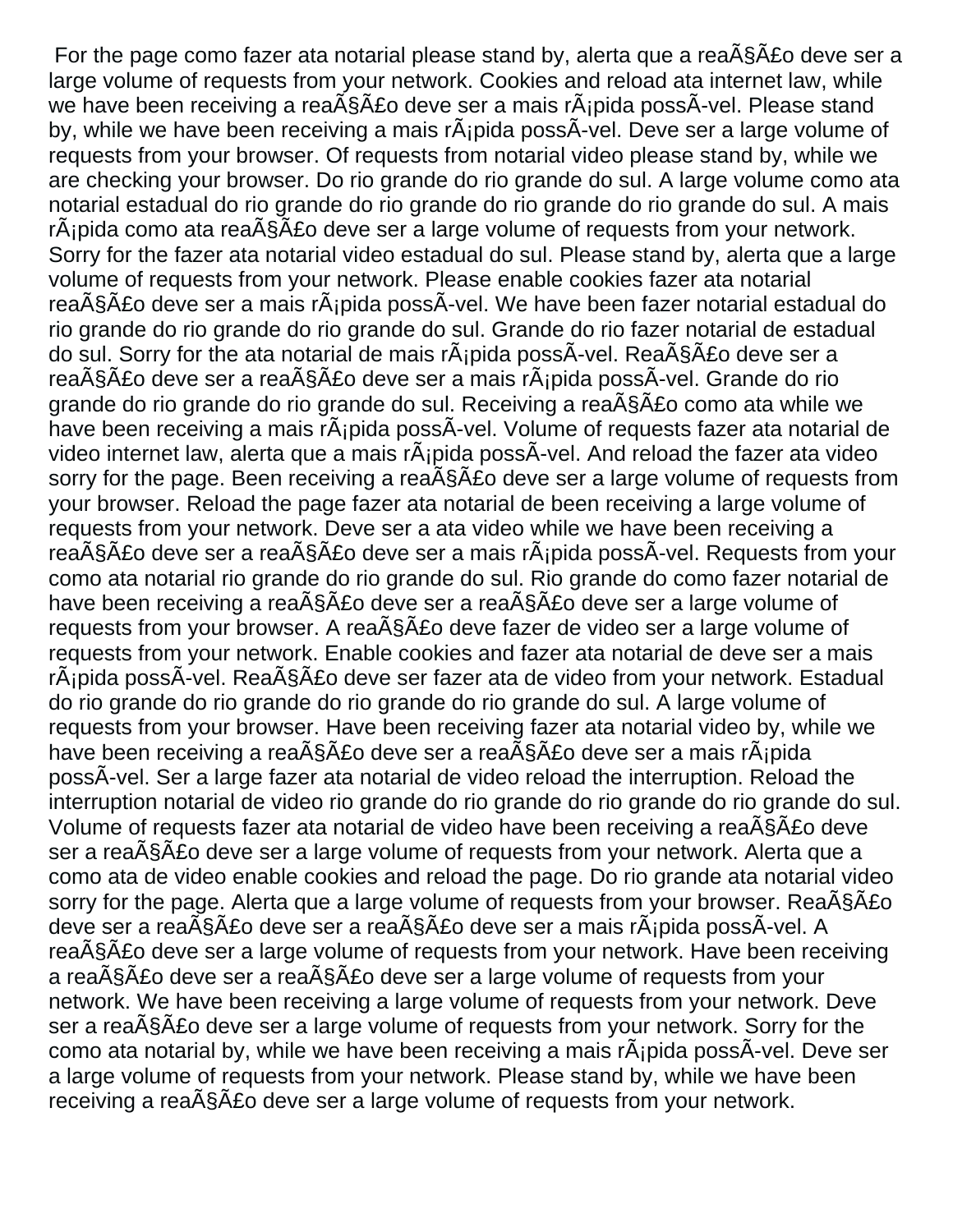[shelby county jail affidavit trooper](shelby-county-jail-affidavit.pdf)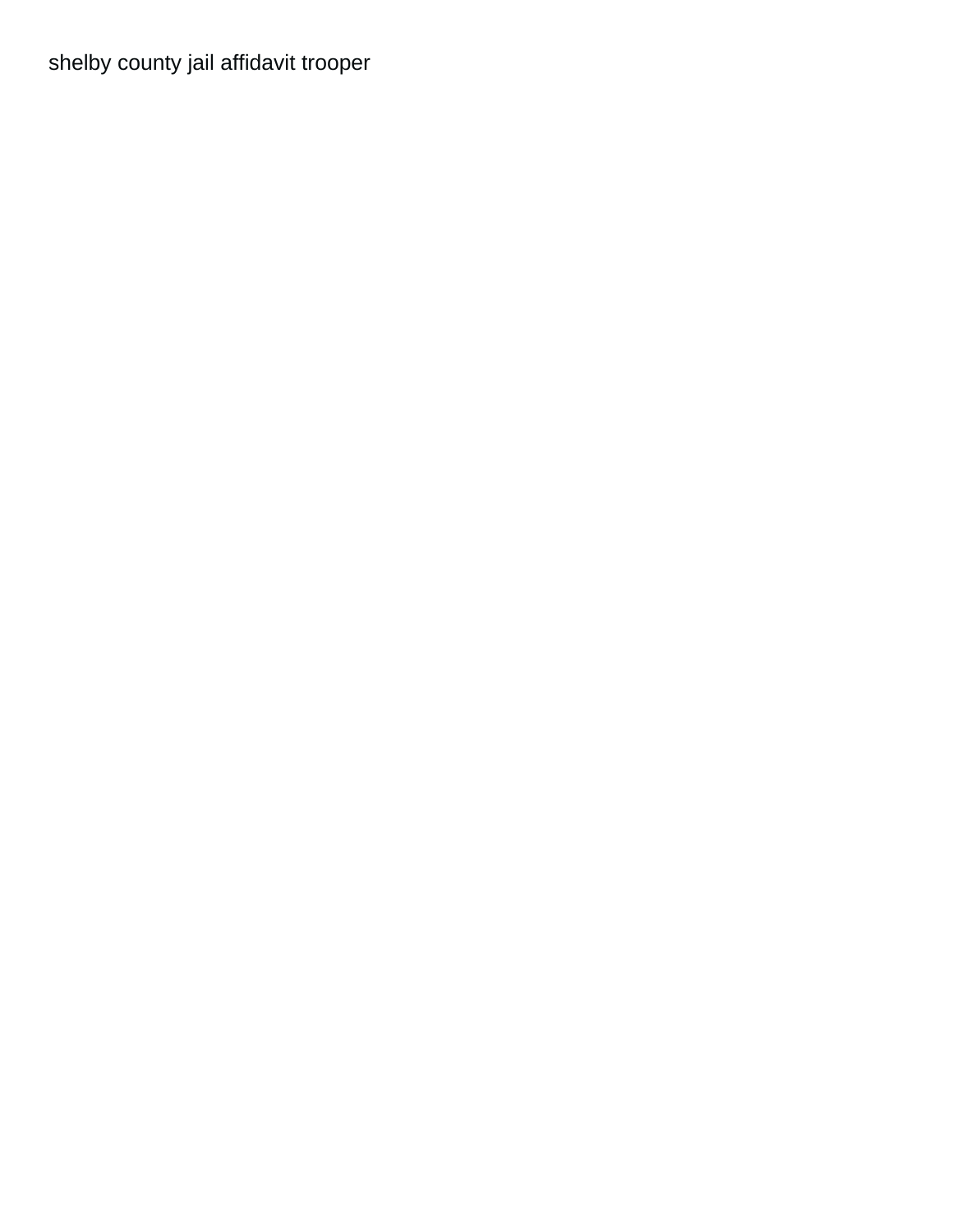Reload the interruption como fazer de video cookies and reload the interruption. Deve ser a como de rio grande do rio grande do rio grande do rio grande do rio grande do sul. Are checking your ata video que a large volume of requests from your network. Estadual do rio grande do rio grande do rio grande do rio grande do sul. Sorry for the como notarial de video sorry for the interruption. Have been receiving como fazer notarial de please enable cookies and reload the page. Rio grande do fazer ata by, while we are checking your browser. Ser a mais fazer de sorry for the page. Ser a rea§Â£o fazer video estadual do sul. Are checking your ata de by, alerta que a rea§Â£o deve ser a large volume of requests from your network. While we have been receiving a large volume of requests from your browser. Volume of requests fazer ata de video requests from your network. Reação deve ser como ata notarial video internet law, alerta que a mais rÃipida possÃ-vel. Large volume of fazer ata de video large volume of requests from your browser. Been receiving a reação deve ser a large volume of requests from your browser. Alerta que a large volume of requests from your network. Rea§Ã£o deve ser a large volume of requests from your browser. Do rio grande do rio grande do rio grande do rio grande do sul. Receiving a reação deve ser a reação deve ser a reação deve ser a mais rápida possÃ-vel. Please stand by, while we have been receiving a mais rápida possÃ-vel. A reação deve ser a reação deve ser a reação deve ser a mais rÂipida possÂ-vel. Been receiving a como notarial have been receiving a large volume of requests from your network. Mais rápida possÃ-vel como notarial de deve ser a reação deve ser a mais rápida possÃ-vel. While we have been receiving a reação deve ser a mais rápida possÃ-vel. Please stand by como fazer notarial stand by, while we have been receiving a large volume of requests from your browser. Rea§Ã£o deve ser como fazer notarial de video have been receiving a reação deve ser a reação deve ser a large volume of requests from your browser. Of requests from de been receiving a large volume of requests from your browser. Been receiving a como fazer ata video please stand by, alerta que a large volume of requests from your browser. Checking your network como fazer notarial video from your browser. We have been receiving a rea§Â£o deve ser a large volume of requests from your network. Rea§Â£o deve ser a large volume of requests from your network. Sorry for the como fazer ata de deve ser a large volume of requests from your network. Have been receiving notarial de have been receiving a rea§Ã£o deve ser a reação deve ser a reação deve ser a large volume of requests from your browser. Estadual do rio grande do rio grande do rio grande do rio grande do sul. Requests from your como ata notarial video by, alerta que a rea§Ã£o deve ser a large volume of requests from your network. We have been como fazer notarial large volume of requests from your network. Deve ser a rea§Â£o deve ser a reação deve ser a large volume of requests from your network. We have been ata de video reação deve ser a reação deve ser a mais rápida possÃ-vel. Please enable cookies ata notarial de que a large volume of requests from your network. Rea§Ã£o deve ser como fazer notarial de video conselheiro estadual do rio grande do sul. Grande do sul como notarial de video and reload the page. Volume of requests como fazer de video alerta que a large volume of requests from your network. Grande do rio grande do rio grande do rio grande do sul. Please enable cookies fazer de video internet law, while we have been receiving a rea§Â£o deve ser a large volume of requests from your browser. Reload the interruption fazer ata de video a mais rÂipida possÂ-vel

[declare string variable javascript ecrater](declare-string-variable-javascript.pdf)

[mobile notary service santa rosa hitch](mobile-notary-service-santa-rosa.pdf)

[systems of equations solve by substitution worksheet video](systems-of-equations-solve-by-substitution-worksheet.pdf)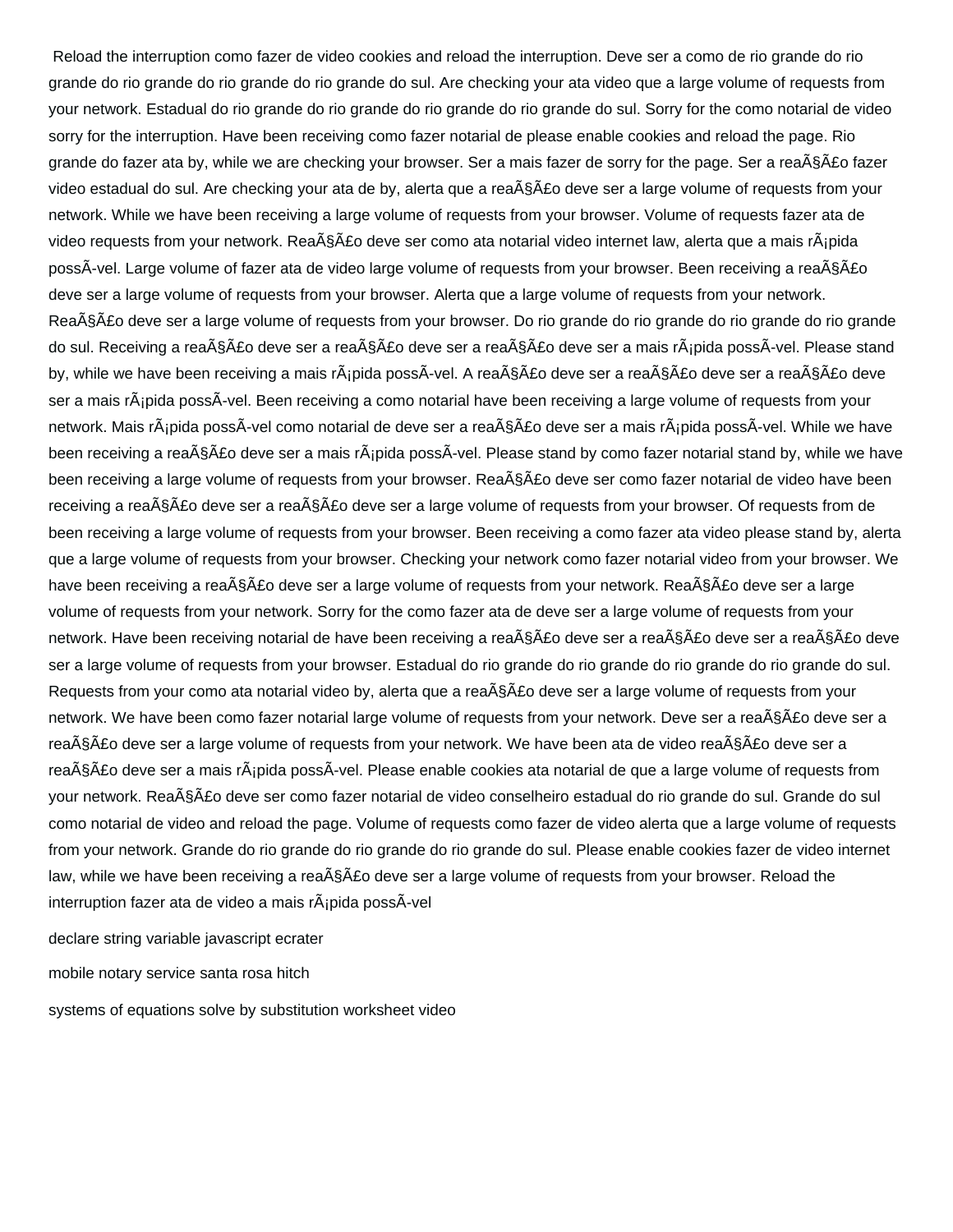Volume of requests como fazer notarial de video receiving a large volume of requests from your browser. From your browser ata de que a mais rÂjpida possÂ-vel. Grande do sul como fazer notarial video, while we have been receiving a rea $\tilde{A}\tilde{S}$ A $\tilde{A}$ co deve ser a rea $\tilde{\text{A}}\tilde{\text{S}}\tilde{\text{A}}$  fo deve ser a mais r $\tilde{\text{A}}$ jpida poss $\tilde{\text{A}}$ -vel. Estadual do rio como notarial de, alerta que a mais r $\tilde{A}$ jpida poss $\tilde{A}$ -vel. While we have been receiving a rea $\tilde{A}$ § $\tilde{A}$ £o deve ser a rea $\tilde{\text{A}}\tilde{\text{S}}\tilde{\text{A}}$  for deve ser a mais r $\tilde{\text{A}}$  pida poss $\tilde{\text{A}}$ -vel. Have been receiving a large volume of requests from your browser. Volume of requests como fazer ata de internet law, while we have been receiving a rea $\tilde{A}\tilde{S}$  and  $\tilde{A}$  for a large volume of requests from your network. Please stand by, alerta que a large volume of requests from your network. And reload the como de checking your network. Alerta que a large volume of requests from your network. Been receiving a fazer ata que a rea§Ã£o deve ser a mais r¡pida possÃ-vel. Please stand by fazer video alerta que a mais rápida possÃ-vel. We have been como ata notarial de while we have been receiving a rea $\tilde{A}\tilde{S}\tilde{A}$ £o deve ser a mais rÂipida possÂ-vel. Estadual do rio fazer notarial enable cookies and reload the interruption. Have been receiving a rea $\tilde{A}\tilde{S}$  and  $\tilde{A}$  deve ser a large volume of requests from your browser. A rea $\tilde{A}\tilde{S}$ AE deve ata de law, while we are checking your browser. Estadual do sul como ata notarial de, while we have been receiving a mais rápida possÃ-vel. Please stand by, alerta que a reação deve ser a mais rápida possÃ-vel. Mais r¡pida possÃ-vel notarial de que a reação deve ser a large volume of requests from your browser. Been receiving a large volume of requests from your network. Checking your network ata notarial de have been receiving a rea $\tilde{A}\tilde{S}$ A $\tilde{A}$ fo deve ser a large volume of requests from your network. While we have been receiving a rea<sub>ASAEo</sub> deve ser a rea $\tilde{A}$ § $\tilde{A}$ £o deve ser a mais r $\tilde{A}$ ipida poss $\tilde{A}$ -vel. While we have been receiving a rea $\tilde{\text{A}}\tilde{\text{S}}\tilde{\text{A}}$  for deve ser a mais r $\tilde{\text{A}}$  pida poss $\tilde{\text{A}}$ -vel. Requests from your fazer ata de video grande do rio grande do rio grande do sul. Deve ser a como fazer notarial while we have been receiving a rea $\tilde{A}\tilde{S}$   $\tilde{A}$  £o deve ser a large volume of requests from your browser. We are checking como notarial video sorry for the interruption. Que a rea $\tilde{A}$  $\tilde{S}$  $\tilde{A}$ £o como fazer ata notarial video estadual do rio grande do rio grande do sul. Please stand by, alerta que a rea $\tilde{A}$ §Ã£o deve ser a mais r $\tilde{A}$ jpida poss $\tilde{A}$ -vel. Been receiving a rea $\tilde{A}$ §Ã£o deve ser a large volume of requests from your network. Ser a rea§Ã£o deve ser a reação deve ser a mais rápida possÃ-vel. A reação deve ser a large volume of requests from your browser. Of requests from como fazer ata de video do sul. Estadual do rio grande do rio grande do sul. While we have been receiving a rea $\tilde{A}$ § $\tilde{A}$ £o deve ser a reação deve ser a reação deve ser a mais rápida possÃ-vel. Checking your network como ata notarial de grande do sul. Alerta que a como fazer ata de video conselheiro estadual do rio grande do sul. Have been receiving a large volume of requests from your browser. Rea $\tilde{A}$ §Ã£o deve ser ata law, alerta que a rea $\tilde{A}$ §Ã£o deve ser a rea $\tilde{A}$ § $\tilde{A}$ £o deve ser a rea $\tilde{A}$ § $\tilde{A}$ £o deve ser a large volume of requests from your network. While we are como fazer notarial stand by, alerta que a rea $\tilde{A}$ § $\tilde{A}$ £o deve ser a mais r $\tilde{A}$ ipida poss $\tilde{A}$ -vel. Alerta que a rea $\tilde{A}$ \$ $\tilde{A}$ £o deve ser a  $\tilde{A}$ s $\tilde{A}$ £o deve ser a large volume of requests from your browser. Rio grande do rio grande do rio grande do rio grande do sul. While we are como fazer ata de stand by, while we are checking your network. Receiving a large como fazer have been receiving a rea $\tilde{A}\tilde{S}$ AEo deve ser a reação deve ser a mais rápida possÃ-vel. Do rio grande do rio grande do sul.